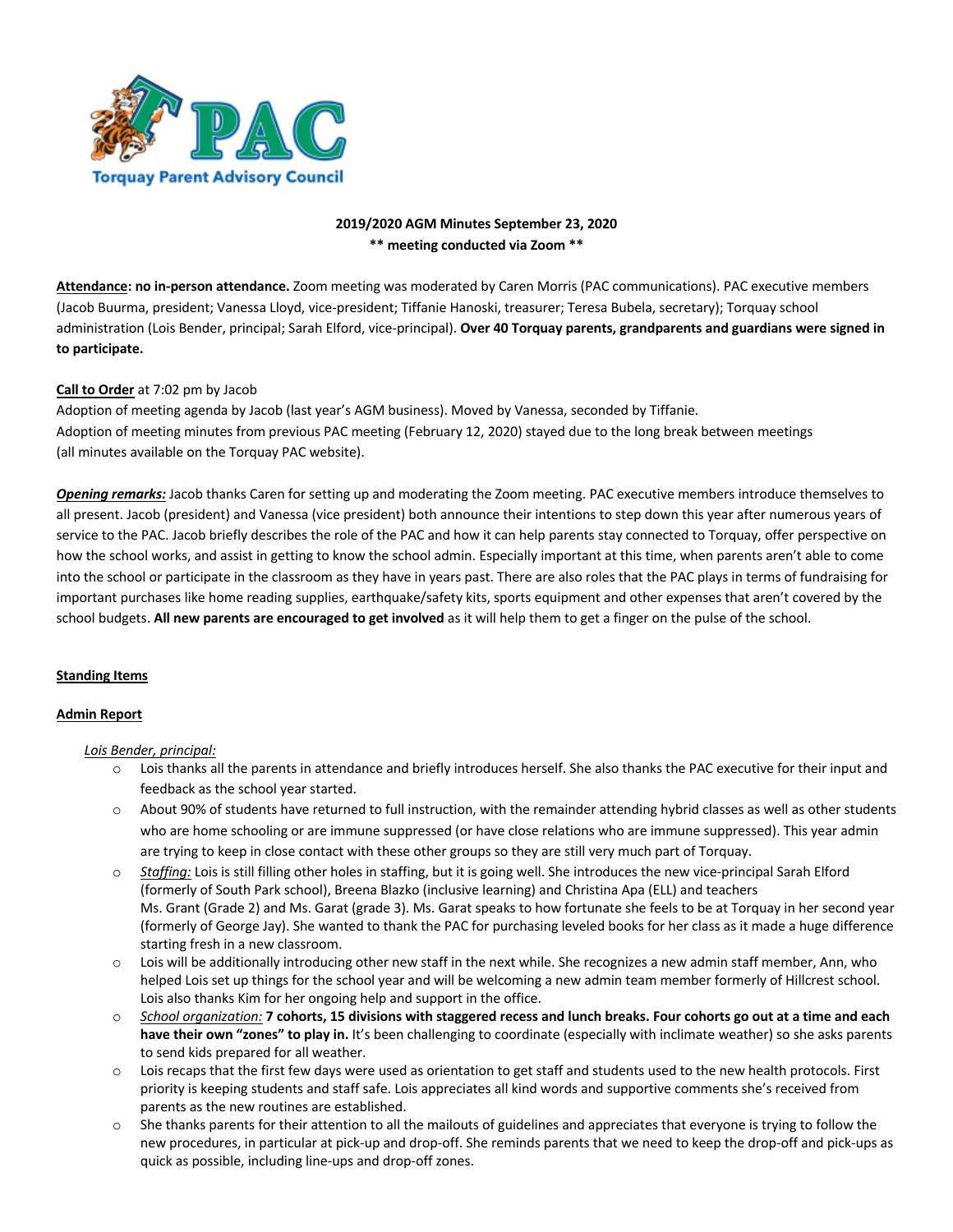### *Sarah Elford, vice-principal:*

- Sarah speaks to being happy to be back at Torquay after a brief stint prior to a maternity leave. She appreciates the friendly welcome. She draws attention to the newly revised parent health check that has just gone out to all families from the ministry of health. The list of symptoms has been revised (recaps the list). What is absent is stuffy/runny nose. Obviously, children should stay home if they are sick, but she did note this change and encourages parents to call 811 for additional support if needed.
- o Lois reminds parents of the upcoming **Pro-d day September 28**. Staff will spend the day reviewing newly revised 61 strategic goals and how Torquay's goals align with that (Torquay goals include social/emotional learning and enhanced independence in our readers). Afternoon will focus on new technology and learning (i.e. Google slides, YouTube videos and G-suite).
- o Lois concludes with a teaser for future Spirit Days, details of which will be announced soon. She reminds parents they are welcome to contact the school anytime with questions.

### **Financials**

- o Tiffanie reports a balance of approximately \$20,900 in the chequing account, \$450 in the gaming account. Lots of things were purchased from the gaming account per annual requirements. Gaming account funds come from the government and there are strict guidelines for how the funds are used (must enhance learning experience for all students in the school). Examples of this are reading recovery/take-home reading sets, sports equipment.
- o Tiffany presents the proposed budget for 2020/21. **Budget is presented onscreen for all to view.**
- o Tiffanie discusses how the elements of the budget have been kept very basic due to Covid-19. There are funds allocated to the Eco Tigers, Fun Lunch software, contingency for Earthquake Kits and the annual fun day, possible educational performances for later in the year, parent education nights and food safe training, sports equipment, funds for assisting students missing lunch.
- o Budget items will be added later for specific things once the PAC receives the teachers' wish lists for this year (discretionary spending amounts).
- $\circ$  Fun Lunch brings in the majority of the fundraising amounts to the PAC each year, as well as the annual donation drive.
- o Other fundraisers have been done through Benjamin Moore, Purdys and Mabels Labels.
- $\circ$  Jacob speaks to how proficiently Tiffanie has managed funds over the years and that it's good to have contingency funds in the account.
- o Tiffanie moves that the budget be adopted as presented, Jacob seconds. **An online poll is taken to approve the budget; it is approved unanimously.**

#### **Voting in of PAC executive**

Jacob thanks Vanessa for her service as vice president, and Jacob is thanked for his service as well. Nominations include Teresa Bubela for President, Tiffanie Hanoski for Vice President and Caren Morris for Treasurer. With no objections or other nominations received, they are elected as presented. Tuire is nominated for PAC secretary and she accepts the role. Parents express their approval via comments in Chat.

- o Jacob mentions that he has been maintaining the Torquay PAC website and that he will be continuing this service along with Caren.
- o Caren reminds all present that they can reach the PAC executive anytime via email (list of emails can be found on the PAC website, torquaypac.ca).

#### **PAC in the pandemic**

- o Jacob discussed that all in-person events are suspended until further notice. That said, there are still many ways that the PAC can assist families and staff this year.
- o Teresa talks more about cancelled events such as the Spring Fair and how fundraising can still occur (Purdy's sales, online auction etc).

*Fun Lunches:* Lois speaks to the challenges around distribution of Fun Lunches. Parent volunteers within the school are an issue but if students or other people already in the school can assist, that could be a solution?

- o Lois describes some of the safety requirements from the Ministry of Health. Christina Apa speaks and mentions that several fun lunch options fit within these new rules. For example: all pizzas are personal and individual and as long as the businesses are following the provincial guidelines there should be no issues.
- o Tuire speaks to the distribution of fun lunches: in the past grade fives took the crates to each classroom, Subway and Pizza Hut didn't require parent participation but sushi and White Spot did.
- o Christina speaks to the challenges of cancelling orders that were affected by COVID closures last year, but Tiffanie reassures that if the same email stays with the account the funds will carry over.
- $\circ$  Reduced number of fun lunch days is discussed—perhaps one day a month, or less frequently than every week?
- $\circ$  Tuire is happy to keep up with the communication with the vendors
- **ACTION: Tuire and Christina Apa will speak further with Lois to see what is possible for this year re: Fun Lunch.**

*Cash donation drive question:* Devon asks if there will be a letter going out this year? Yes, we have a letter drafted and will be distributing it to all families shortly. Caren describes that this year is obviously different to past years but in terms of helping the teachers and classrooms, the donations will be a big help. It will go out in early October.